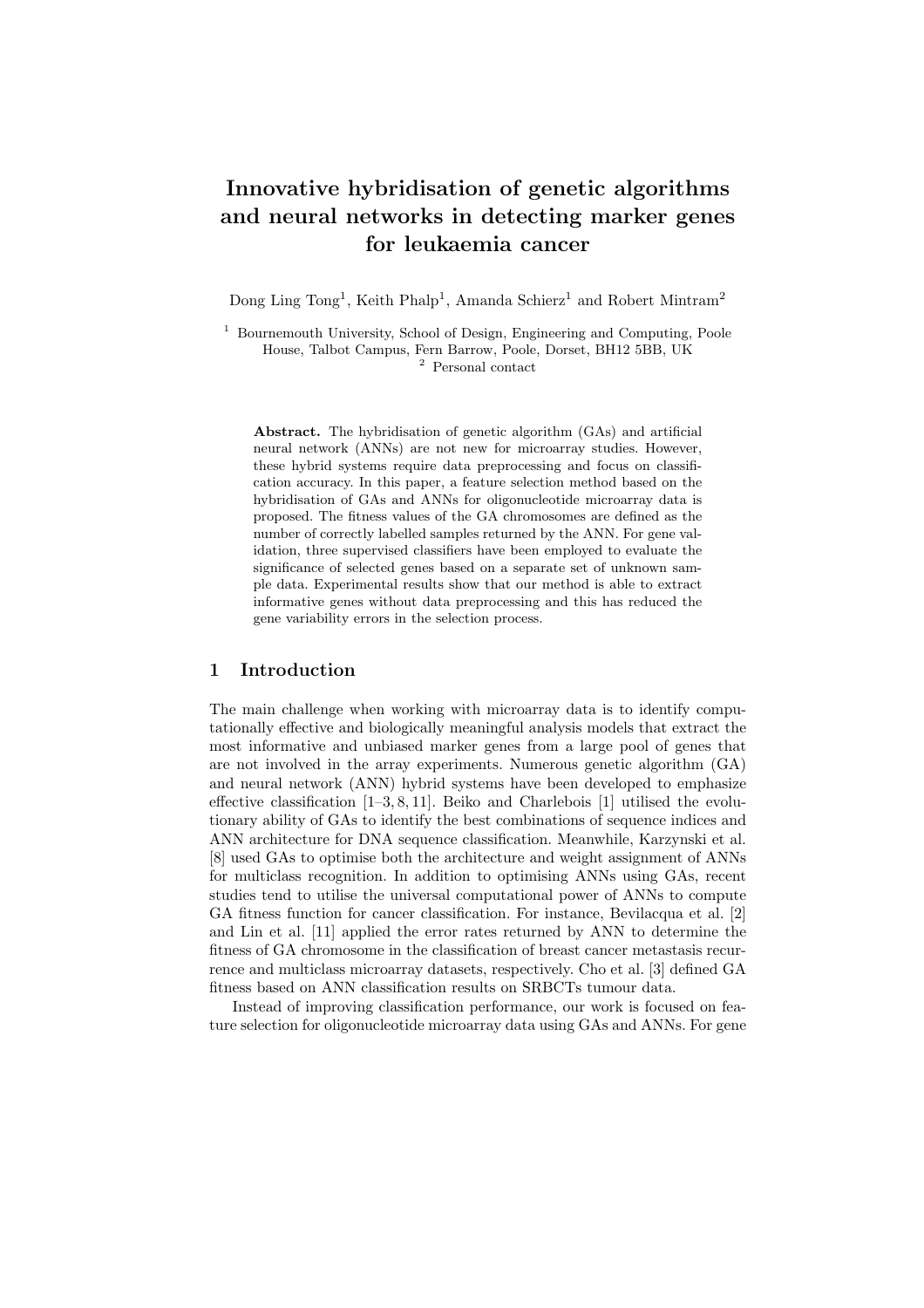selection, the fitness values of GA chromosomes are defined as the number of correctly labelled samples returned by a feedforward ANN. To show the selection performance, the same experimental dataset as Golub et al. [7] is used. For gene validation, some commonly applied classifiers, such as multilayer perceptron (MLP), support vector machine (SVM) and nearest neighbour (KNN) have been employed using the WEKA suite of data mining software and the selection results are compared with previous experiments based on the same experimental dataset.

The rest of the paper is organised as follows. Section 2 describes proposed feature selection model. The experiment results are presented in Section 3. Finally in Section 4, the conclusion is drawn.

# 2 Methods

#### 2.1 Feature Selection Model

The proposed model has three components: population initialisation, fitness computation and pattern evaluation.

Population initialisation A set of features from the experimental dataset is randomly chosen by the GA. These features form a finite feature space and are used as a basis for the fitness computation of each member of the population. To find the optimal population size, preliminary experiments were conducted on 4 variants of population sizes: 50, 100, 200 and 300. The population size of 300 was found to be the most optimal. Each chromosome is represented by 10 genes expressions which is encoded with a real number representation.

Fitness computation The fitness function is the number of correctly labelled samples returned by the ANN as shown in equation Eq. 1. For proposed method, chromosomes with higher fitness values are more likely to survive than those with least values.

fitness = 
$$
\sum_{i=1}^{n} \sum_{k=1}^{c} s_{ik},
$$
 (1)

$$
s_{ik} = t_{ik} - \sqrt{(a_{ik} - c_{ik})^2} \begin{cases} 1, & o_{ik} = t_{ik} \\ 0, & o_{ik} \neq t_{ik} \end{cases}
$$
 (2)

$$
C_k = \frac{1}{s_k} \sum_{s \in k} a_{sk},\tag{3}
$$

where  $s_{ik}$ ,  $t_{ik}$ ,  $a_{ik}$ ,  $o_{ik}$  and  $c_k$  represent sample data, target value of the sample, network activation output, actual output value and class centroid value, respectively. A feedforward ANN with the structure of 10-5-2 and network size of 67 including 5 and 2 bias nodes in the hidden and output layers, respectively, is constructed. The tanh activation function is employed as it is one of the commonly used nonlinear functions in the ANN.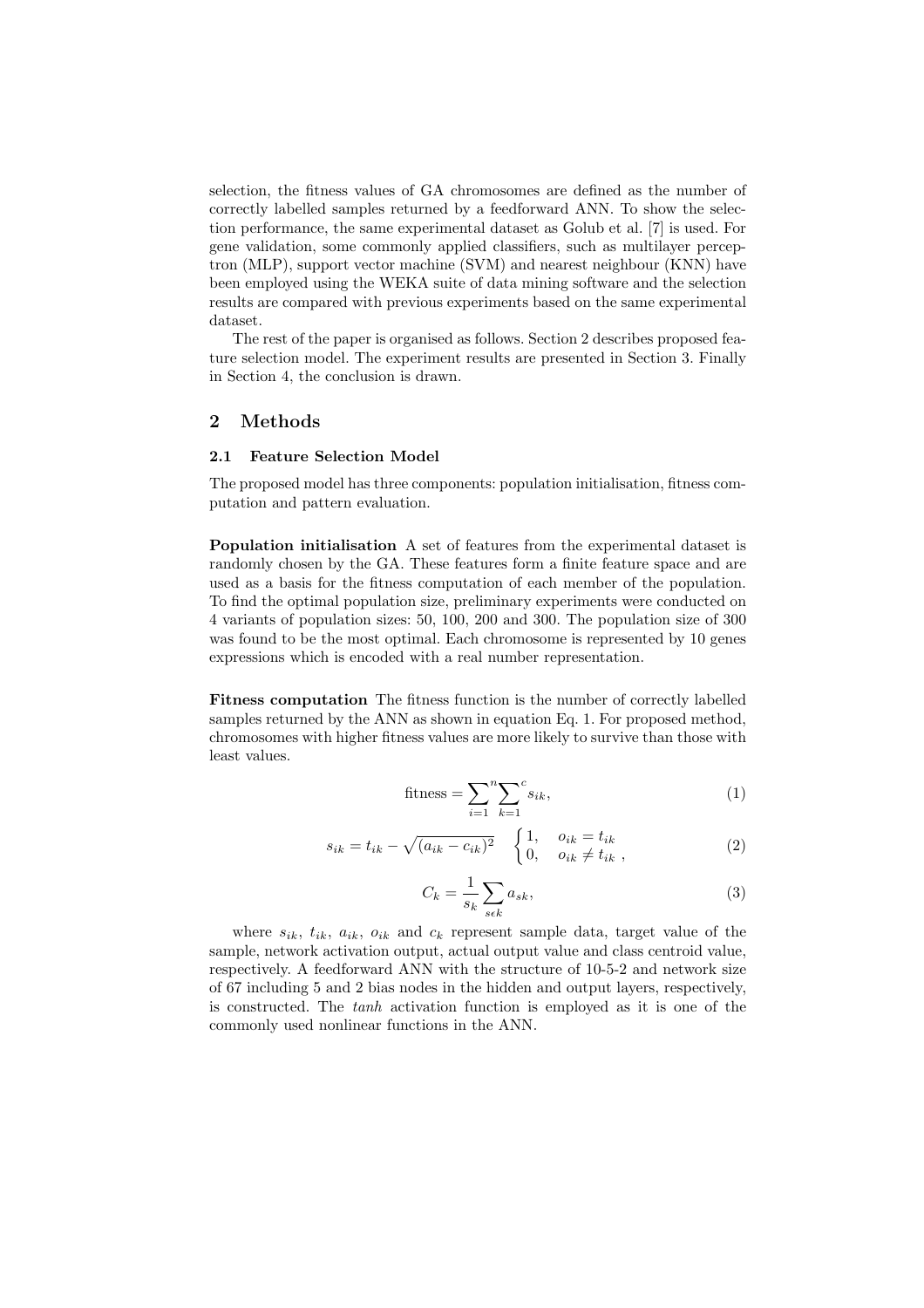Pattern evaluation Two sets of evaluation were performed using the GA: feature evaluation and network evaluation. For feature evaluation, two parent chromosomes are crossovered to produce a new offspring which is then mutated to create diversity from its parent. For network evaluation, two parent networks are crossovered to form a new set of network weights which then will be used to compute the fitness value of feature offspring. To retain the best chromosome set in each generation, an elitism scheme was applied in which only 1 chromosome will be replaced in each generation. For genetic operations, binary tournament selection, single-point crossover and simple mutation are used. The rates of crossover and mutation are 0.5 and 0.1, respectively.

Termination criteria Two termination criteria are defined: criteria (A) is used to stop the entire selection process and criteria (B) is used to stop the fitness evaluation. Both criteria (A) and (B) were set to 5000 and 20000 repetitions, respectively.

### 2.2 Data Acquisition

For performance evaluation, the acute leukaemia dataset [7] which contains acute lymphoblastic leukaemia (ALL) and acute myeloid leukaemia (AML) tumour data are considered. There are 72 samples and 7129 gene expression levels in the dataset. Among 72 sample data, 38 samples (27 ALL, 11 AML) are used for gene selection and the remaining 34 samples (20 ALL, 14 AML) are used for validating the significance of the selected gene subsets. To assess the efficacy of the proposed method, the data normalisation process is ignored.

### 2.3 Classification

In order to validate the significance of the selected genes, 3 supervised classifiers: MLP, SMO and IBk; are employed using WEKA suite of data mining (http://www.cs.waikato.ac.nz/ml/weka/). The MLP is a 3-layered backpropagation perceptron-based model that employs a sigmoid activation function; the SMO is an implementation of support vector machines (SVMs) that compute the upper bound of support vector weights using a sequential minimal optimisation algorithm; the IBk is an implementation of a k-nearest neighbour (KNN) classifier that employs the similarity distance metric in forming neighbours. All classifiers are implemented with the default settings except for the IBk algorithm where  $k$  is set to 3.

## 3 Results and Discussions

#### 3.1 Gene Selection Results

By repeating the selection process 5000 times using the training set, the top 48 genes based on the selection frequency of at least 50 selections and above are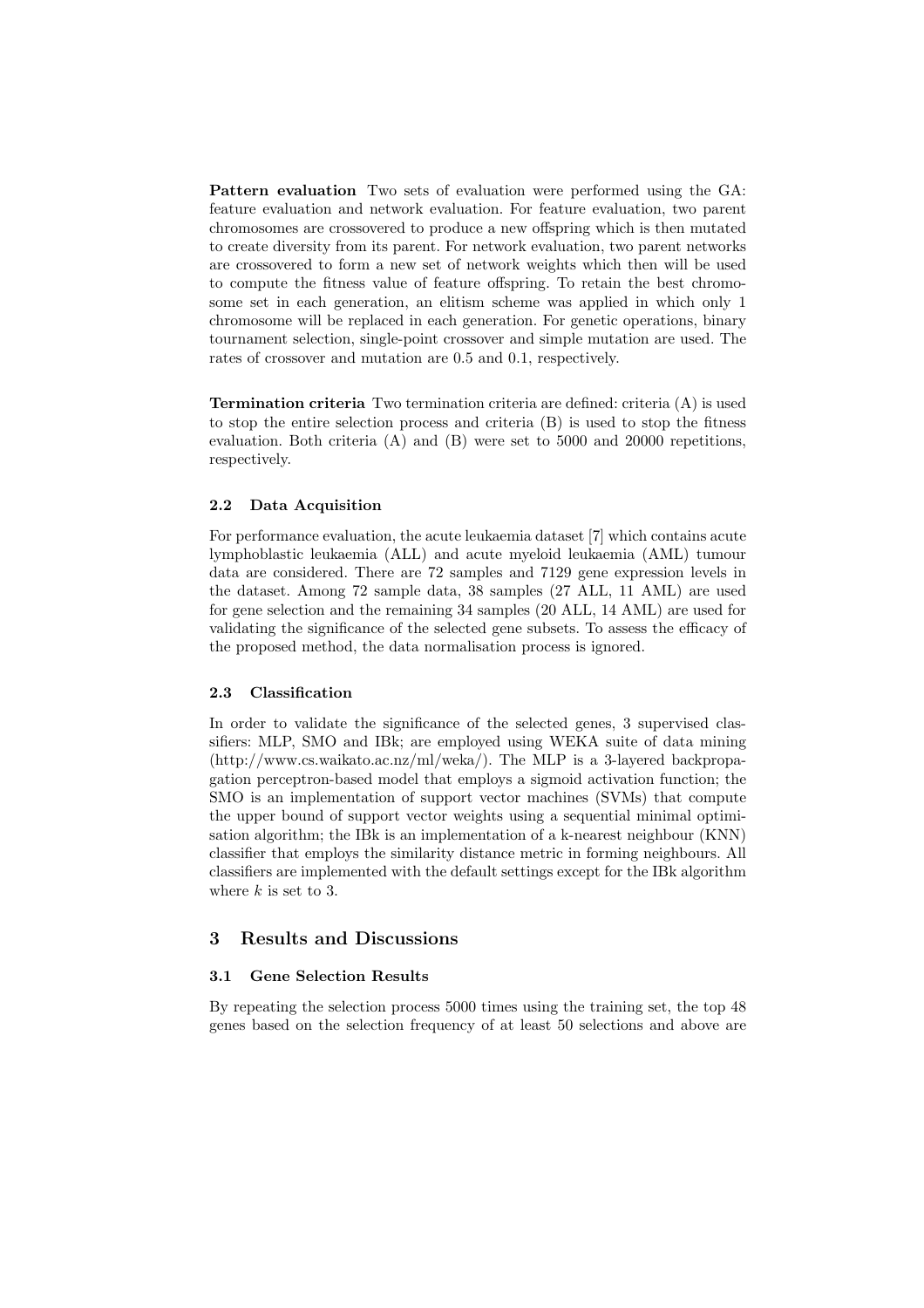ranked. Table 1 shows the comparison of the selected genes from our method and previous works on the experiment dataset. Out of the 48 selected genes, 28 are consistent with Golub et al. [7]. The significant genes such as CST3 (M27891), zyxin (X95735), c-myb (U22376), adipsin (M84526), CCND3 (M92287), macmarcks (HG1612-HT1612), proteasome IOTA chain (X59417), IL 8 (M28130), azurocidin (M96326) and IL 8 precursor (Y00787) are highly ranked by our method. Amongst these genes, CST3 and zyxin genes have been reported as the strongest predictors in related literature [4, 5, 7, 10, 12].

## 3.2 Classification Results

As previously described, 34 out of 72 samples are used to assess the significance of the selected genes based on the 3 supervised classifiers. Table 2 shows the classification results based on varying number of selected genes. 33/34 test samples have been correctly classified with an accuracy of 97.06% when there are at least 8 selected genes. The classification performance is reduced when there are less than 8 genes used for class discrimination. Although genes M27891 and X95735 have been identified as the 2 strongest predictors in literature, however, the classification performance based on these combined genes are 91.18%, 85.29% and 91.18% for MLP, SMO and IBk, respectively. By increasing the number of selected genes for classification, the performance has been improved. This confirms that there are many strong predictors that can be used for classification and this supports the similar observations on works [7, 10].

#### 3.3 Related Works

Table 3 shows some related research on the microarray experiment dataset. Several selection techniques have been applied to find the optimal set of genes, including signal-to noise (S2N), Pearson correlations, correspondence analysis (COA), principal component analysis (PCA), between-group/within-group ratio (BSS/WSS) and recursive feature elimination (RFE). Some produce small amount of genes in the selection process and some require more genes for better search performance. However, all existing selection methods based on oligonucleotide microarray data require data preprocessing for optimal search. Depending on the selection approach and classification method, varying data preprocessing techniques are implemented. This has contributes to the genes variability on selection results. Our method, on the other hand, has the ability to extract informative genes without data preprocessing which reduces variation errors on the selected genes.

## 4 Conclusions

In this paper, a feature selection method based on genetic algorithms and neural networks for oligonucleotide microarray data was developed. For the selection process, the fitness value of the selected gene subset is based on the correctly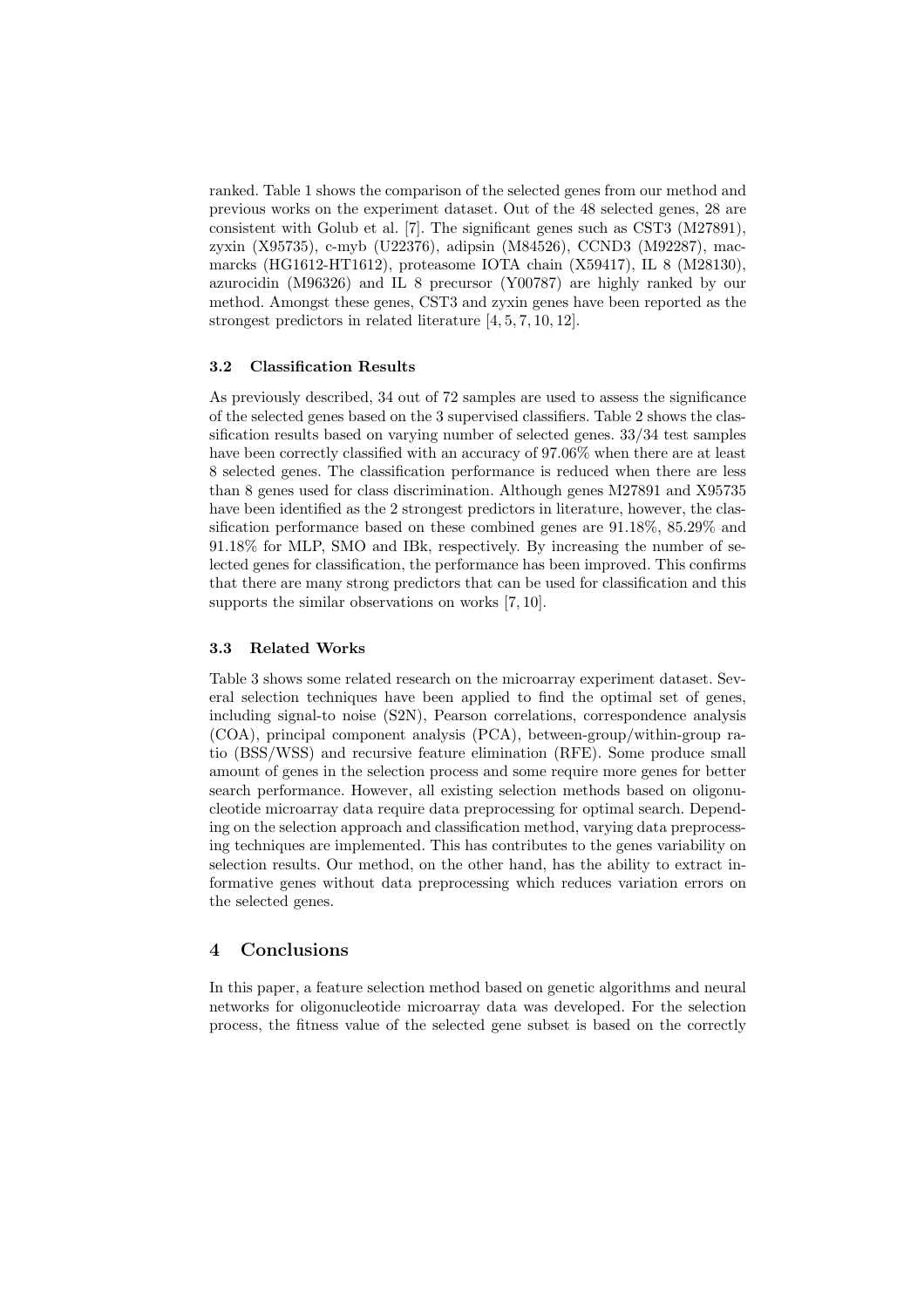Table 1. Comparison of top-48 selected genes by proposed method and previous works. The gene selection is based on the selection frequency of 50 times or more. Genes in Italic had been reported by Golub et al. [7].

| Rank Index       |            | Acc No         | Description                                                     |                      |
|------------------|------------|----------------|-----------------------------------------------------------------|----------------------|
|                  |            |                |                                                                 | Genes                |
| $\overline{1}$   | 1882       | M27891         | $CST3$ Cystatin $C$                                             | abcd                 |
| $\boldsymbol{2}$ | 4847       | <i>X95735</i>  | Zyzin                                                           | $\operatorname{acd}$ |
| $\boldsymbol{3}$ | 5772       | U22376         | $C$ -myb gene                                                   | abc                  |
| $\overline{4}$   | 2288       | <i>M84526</i>  | Adipsin                                                         | ad                   |
| 5                | 2354       | M92287         | CCND3 Cyclin D3                                                 | ab                   |
| 6                | 804        | HG1612-        | Macmarcks                                                       |                      |
|                  |            | HT1612         |                                                                 |                      |
| 7                | 4328       | <i>X59417</i>  | Proteasome IOTA chain                                           | ab                   |
| 8                | 6200       | <i>M28130</i>  | Interleukin $8$ (IL8) gene                                      | abd                  |
| 9                | 2402       | <i>M96326</i>  | Azurocidin gene                                                 | abd                  |
| 10               | 6201       | <i>Y00787</i>  | Interleukin 8 precursor                                         | abd                  |
| 11               | 2121       | <i>M63138</i>  | CTSD Cathepsin D                                                | $\rm{a}$             |
| 12               | 1120       | J04615         | SNRPN Small nuclear ribonucleoprotein polypeptide N             |                      |
| 13               | 5552       | L06797         | Probable G protein-coupled receptor LCR1 homolog                | b                    |
| 14               | $5501\,$   | <i>Z</i> 15115 | TOP2B Topoisomerase (DNA) II beta                               | b                    |
| 15               | 1704       | <i>M13792</i>  | ADA Adenosine deaminase                                         | $\mathbf b$          |
| 16               | 6041       | L09209         | APLP2 Amyloid beta (A4) precursor-like protein 2                |                      |
| 17               | 4211       | X51521         | VIL2 Villin 2                                                   |                      |
| 18               | 1928       | <i>M31303</i>  | Oncoprotein 18 (Op18) gene                                      | a                    |
| 19               | 4373       | X62320         | <b>GRN</b> Granulin                                             |                      |
| $20\,$           | 1745       | <i>M16038</i>  | LYN V-yes-1 Yamaguchi sarcoma viral related oncogene ac         |                      |
|                  |            |                | homolog                                                         |                      |
| 21               | 2642       | ${\it U05259}$ | $MB-1$ gene                                                     | bd                   |
| $22\,$           | 6218       | M27783         | ELA2 Elastatse 2, neutrophil                                    | $_{\rm cd}$          |
| 23               | 760        | D88422         | Cystatin A                                                      | $_{\rm cd}$          |
| $24\,$           | 4377       | X62654         | ME491 gene for Me491/CD63 antigen                               |                      |
| $25\,$           | $\it 6539$ | <i>X85116</i>  | Epb72 gene exon 1                                               | a                    |
| 26               | 3320       | <i>U50136</i>  | Leukotriene $C4$ synthase (LTC4S) gene                          | ac                   |
| $27\,$           | 1685       | M11722         | Terminal transferase mRNA                                       | bd                   |
| $\sqrt{28}$      | 4535       | X74262         | Retinoblastoma binding protein P48                              |                      |
| 29               | 5039       | Y12670         | LEPR Leptin receptor                                            | ac                   |
| $30\,$           | 5191       | <i>Z69881</i>  | Adenosine triphosphatase, calcium                               |                      |
| $31\,$           | 1779       | M19507         | MPO Myeloperoxidase                                             | $_{\rm bd}$          |
| 32               | 4052       | <i>X04085</i>  | Catalase (EC 1.11.1.6) 5'flank and exon 1 mapping to            |                      |
|                  |            |                | chromosome 11, band p13 (and joined CDS)                        |                      |
| 33               | 1829       | M22960         | PPGB Protective protein for beta-galactosidase (galac-          |                      |
|                  |            |                | tosialidosis)                                                   |                      |
| 34               | 6378       | M83667         | NF-IL6-beta protein mRNA                                        | d                    |
| 35               | 3258       | U46751         | Phosphotyrosine independent ligand p62 for the Lck SH2 a        |                      |
|                  |            |                | domain mRNA                                                     |                      |
| 36               | 1133       | J04990         | Cathepsin G precursor                                           | b                    |
| 37               | 2020       | <i>M55150</i>  | FAH Fumarylacetoacetate                                         | ac                   |
| 38               | 6376       | <i>M83652</i>  | PFC Properdin P factor, complement                              | d                    |
| 39               | 5954       | Y00339         | CA2 Carbonic anhydrase II                                       |                      |
| 40               | 6277       | M30703         | Amphiregulin (AR) gene                                          |                      |
| 41               | 6308       | M57731         | GRO2 oncogene                                                   | d                    |
| 42               | $312\,$    | D26308         | NADPH-flavin reductase                                          |                      |
| 43               | 1249       | L08246         | Induced myeloid leukemia cell differentiation protein a<br>MCL1 |                      |
| 44               | 6855       | M31523         | TCF3 Transcription factor 3                                     |                      |
| 45               | 3056       | U32944         | Cytoplasmic dynein light chain 1 (hdlc1) mRNA                   |                      |
| 46               | 878        | HG2855-        | Heat Shock Protein, 70 Kda (Gb:Y00371)                          |                      |
|                  |            | HT2995         |                                                                 |                      |
| 47               | 1630       | L47738         | Inducible protein mRNA                                          |                      |
| 48               | 1962       | M33680         | 26-kDa cell surface protein TAPA-1 mRNA                         | b                    |
|                  |            |                | a represents marker genes reported by Cho and Won $[4]$         |                      |
|                  |            |                |                                                                 |                      |

b represents marker genes reported by Culhane et al. [5]

 $c$  represents marker genes reported by Li and Yang  $[10]$ d represents marker genes reported by Mao et al. [12]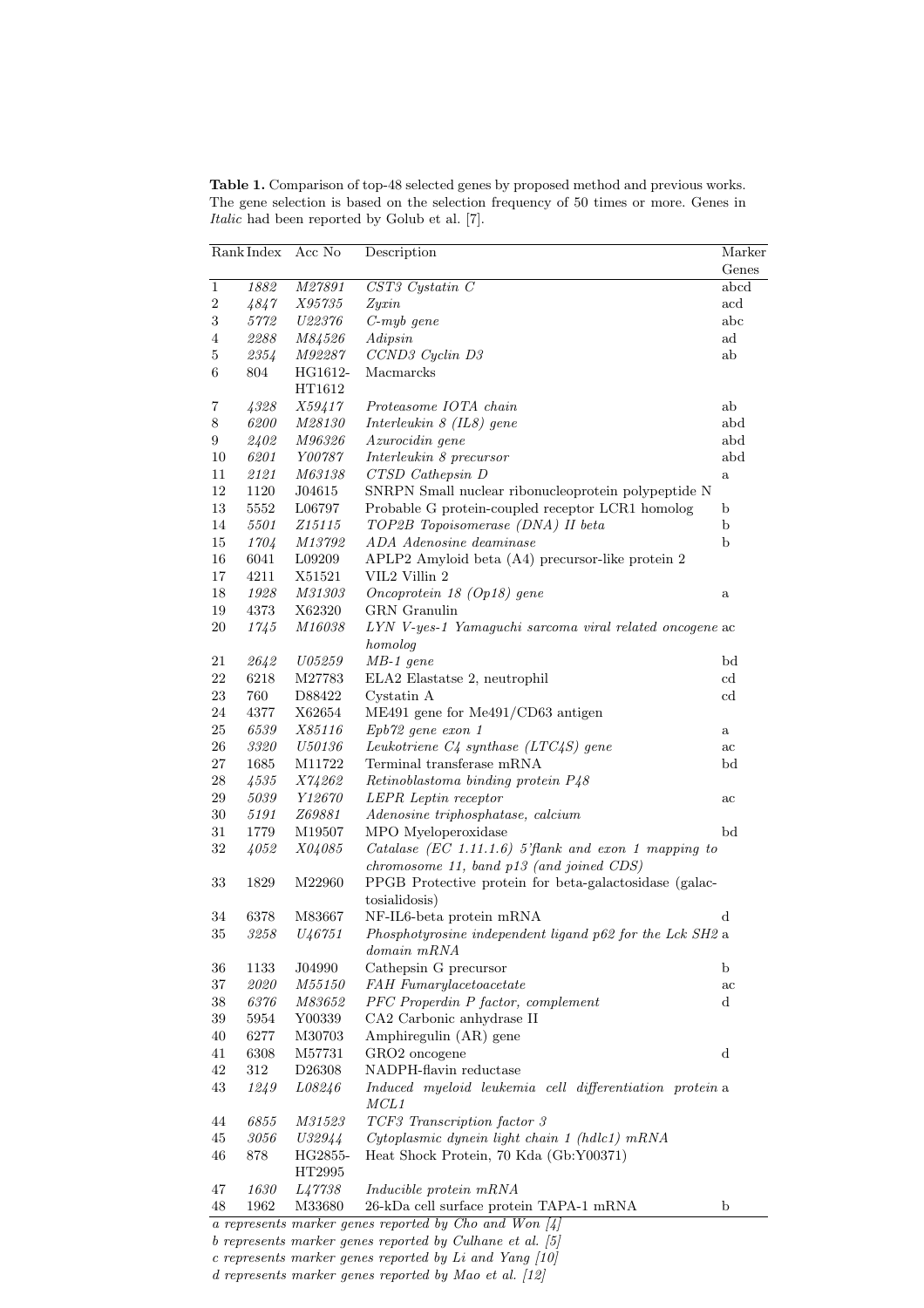| Number of genes MLP |       | SMO   | IBk $(k=3)$ |
|---------------------|-------|-------|-------------|
| top 2               | 91.18 | 85.29 | 91.18       |
| top 4               | 94.12 | 97.06 | 94.12       |
| top 8               | 97.06 | 97.06 | 97.06       |
| top 16              | 97.06 | 97.06 | 97.06       |
| top 32              | 97.06 | 97.06 | 97.06       |
| top 48              | 97.06 | 97.06 | 97.06       |

Table 2. Classification performance comparison based on the number of genes used in the test set.

| Authors                     | Selection   | Classification      | Data preprocessing step                             | Marker     |
|-----------------------------|-------------|---------------------|-----------------------------------------------------|------------|
|                             | method      | method              |                                                     | genes      |
|                             |             |                     |                                                     | identified |
| Proposed method GANN        |             |                     |                                                     | 48         |
| Golub et al. [7]            | S2N         | WV                  | mean and deviation normal-50                        |            |
|                             |             |                     | isation                                             |            |
| Cho and Won [4] Pearson     |             | ensemble MLPs       | max-min normalisation                               | 50         |
| Culhane et al. [5] COA, PCA |             | BGA                 | for COA: negative values 50                         |            |
|                             |             |                     | transformation; for PCA:                            |            |
|                             |             |                     | mean and deviation normal-                          |            |
|                             |             |                     | isation                                             |            |
| Li and Yang $ 10 $          | stepwise    | logistic regression | log transformation                                  | 12         |
|                             | selection   |                     |                                                     |            |
| Dudoit et al. [6]           | BSS/WSS     |                     | various discriminant thresholding, filtering, log - |            |
|                             |             | methods             | transformation, mean and                            |            |
|                             |             |                     | variance normalisation                              |            |
| Mao et al. $ 12 $           | RFE, F-test | <b>SVMs</b>         | preprocessing step used in 20                       |            |
|                             |             |                     | [6]                                                 |            |
| Lee and Lee $ 9 $           | BSS/WSS     | <b>SVMs</b>         | preprocessing step used in 20                       |            |
|                             |             |                     | $\lceil 6 \rceil$                                   |            |

Table 3. Some relevant works on acute leukaemia.

labelled sample data computed by neural networks. For performance evaluation, the selected genes have been evaluated by implementing commonly used classifiers based on a separate set of unknown sample data. The experimental results show that our method is able to identify a set of informative genes without data preprocessing this has reduced the potential of gene variability problems.

## References

- 1. Beiko, R.G., Charlebois, R.L.: GANN: Genetic algorithm neural networks for the detection of conserved combinations of features in DNA. BMC Bioinformatics 6, (2005)
- 2. Bevilacqua, V., Mastronardi, G., Menolascina, F.: Genetic Algorithm and Neural Network Based Classification in Microarrat Data Analysis with Biological Validity Assessment. ICIC 3, 475–484 (2006)